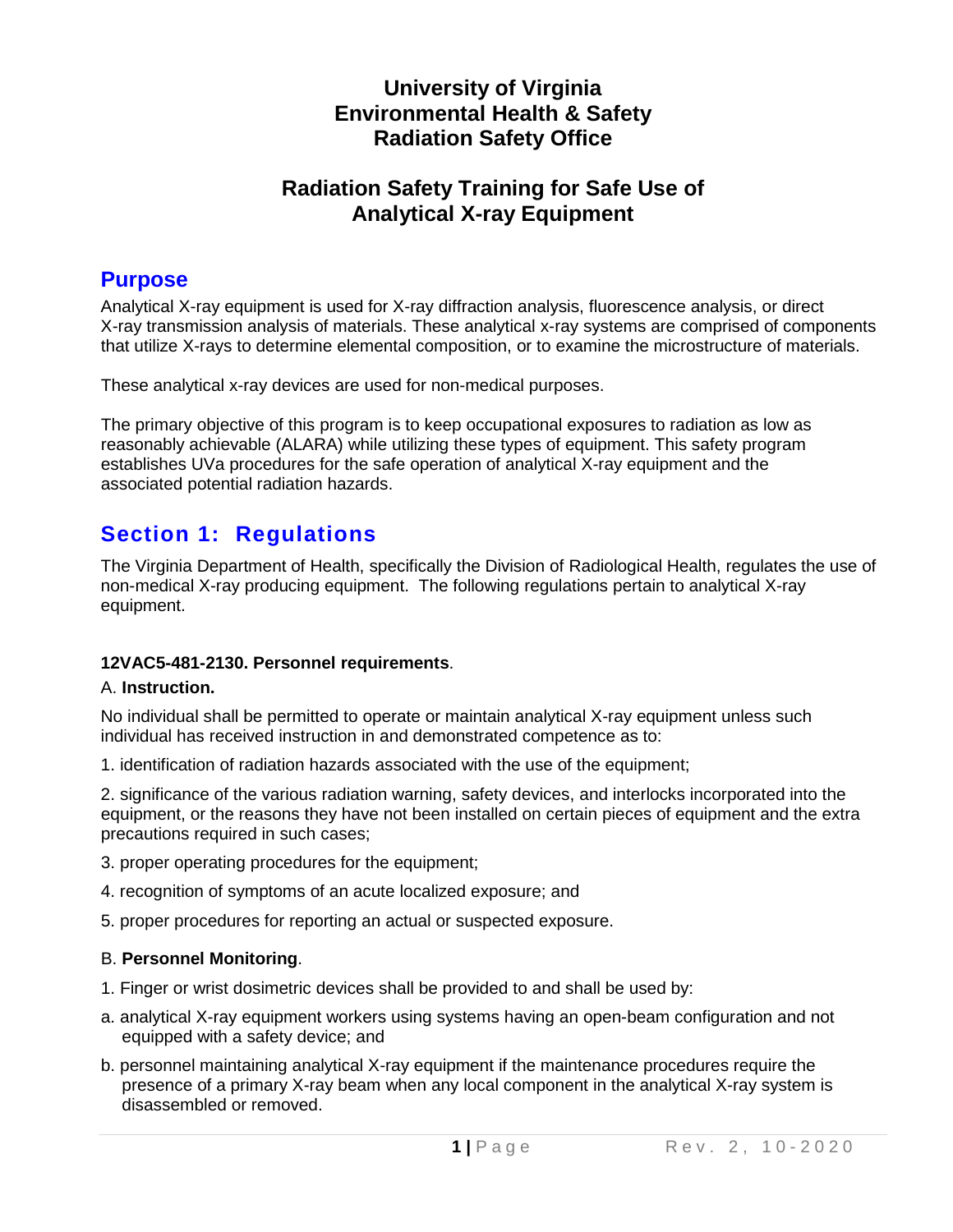#### **12VAC5-481-2250 Posting of notices to workers**

You must post a copy of the equipment registration, "Notice to Employee", regulations and operating procedures for the equipment.

# **Section 2: Requirements for Safe Operation**

No individual shall be permitted to operate a particular x ray diffraction machine until they have:

- Received an acceptable amount of training in radiation safety
- Demonstrated competence to use the machine and radiation survey instruments
- Only trained personnel, as approved by the Radiation Safety Office, shall be permitted to **install, repair, or make other than routine modifications** to the X- ray generating apparatus and the tube housing apparatus complex.
- There may be an increase in radiation hazard following modification of the equipment. The equipment must be surveyed whenever a modification to the apparatus is made. Call Radiation Safety at 2-4919 for radiation surveys and monitoring of any newly installed or relocated machines and especially when the machine has been modified for special experiments.

A survey meter with a low-energy NaI detector, rather than a G-M detector, is the most appropriate detector to survey for the low-energy x-rays associated with x-ray diffraction work.

- Personnel shall not expose any parts of their bodies to the primary radiation beam
- 12VAC5-481-2120 requires that operating procedures shall be written and available to all analytical X-ray equipment workers. No individual shall be permitted to operate analytical X-ray equipment in any manner other than that specified in the procedures unless such individual has obtained written approval of the radiation safety officer.
- Bypassing. No individual shall bypass a safety device or interlock unless such individual has obtained the approval of the radiation safety officer. Such approval shall be for a specified period of time. When a safety device or interlock has been bypassed, a readily discernible sign bearing the words "SAFETY DEVICE NOT WORKING", or words having a similar intent, shall be placed on the radiation source housing.
- Repair or modification of X-ray tube systems. Except as specified in 12VAC5-481-2450 B, no operation involving removal of covers, shielding materials or tube housings or modifications to shutters, collimators, or beam stops shall be performed without ascertaining that the tube is off and will remain off until safe conditions have been restored. The main switch, rather than interlocks, shall be used for routine shutdown in preparation for repairs.

# **Section 3: Radiation Basics**

X-rays are known as ionizing radiation because X-rays possess sufficient energy to remove electrons from the atoms with which the X-rays interact.

There are three quantities primarily used for describing the intensity of an x-ray beam:

- Exposure k.
- Absorbed Dose
- **Dose Equivalent**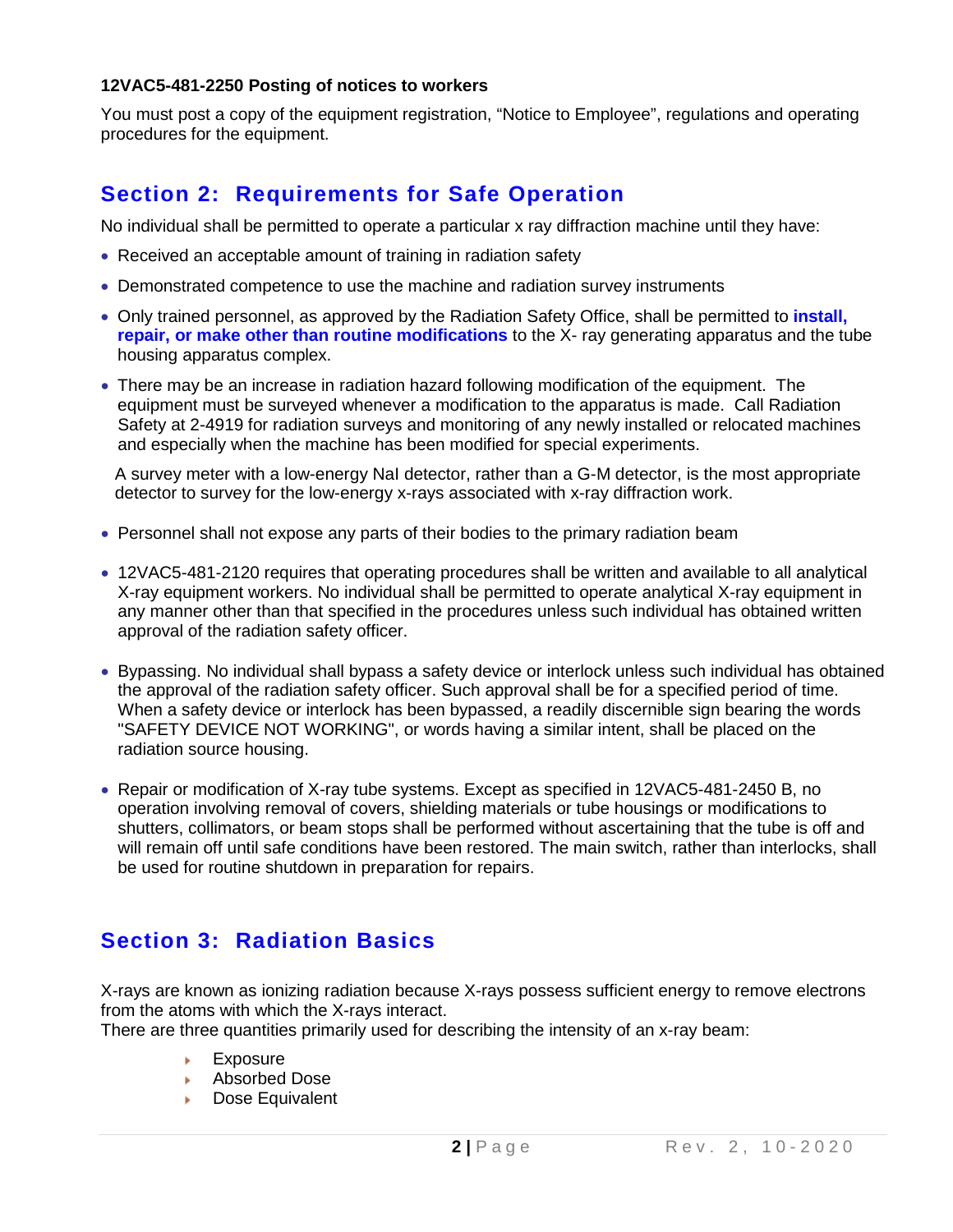**Exposure** is a quantity describing how much ionization is produced (i.e., how many electrons **AA** are produced as X-rays or gammas create ionization) in air by gamma- or X-rays. The unit of exposure is the **Roentgen**.

1 Roentgen  $(R) = 2.58 \times 10^{-4}$  Coulombs of charge produced per kg of air.

**Limitations:** Exposure applies only to x-rays and gamma rays and describes only the effect on air, not on tissue.



**Absorbed dose** is a quantity describing how much energy is deposited in a material by a beam of radiation and is not restricted to x-rays or gamma rays passing through air. The unit of absorbed dose is the **rad**.

1 rad = 100 ergs of energy deposited in one gram of material

**Limitations:** Absorbed dose does not indicate the effectiveness of various types of radiation in causing biological harm. Different types of radiation may deposit the same amount of absorbed dose but produce different effects and different levels of damage. For instance, charged massive alpha particles will interact more intensely and deposit energy over a shorter distance within a cell than uncharged mass less gamma rays. Consequently, some radiations are more effective than other radiations at producing biological damage, even though equivalent amounts of energy are deposited overall. The quantity, dose equivalent, described in the next paragraph takes into account the abilities of differing radiations to cause damage.



**Dose equivalent** is a quantity derived by multiplying the absorbed dose by a quality factor (QF) which depends on the type of radiation being measured. Consequently, dose equivalent does reflect the ability of each type of radiation to cause damage. The unit of dose equivalent is the **rem**.

- Dose equivalent = Absorbed dose  $x$  QF
- $QF = 1$  for gamma rays, x-rays and most beta particles

**For the remainder of this module, references to radiation intensity and dose will be expressed in terms of rems or millirems.** 

# **Section 4: Hazards Associated with Analytical X-Ray Equipment**

Analytical X-ray equipment has become a major tool in research and quality control programs. Despite the advances in operating techniques and equipment design, the most common hazards are due to operator errors and equipment malfunctions. X-ray diffraction machines make use of beams of extremely **high intensity** and although the primary beam has a small diameter, it can produce **severe and permanent local injury from only momentary irradiation** of the body. The greatest risk of acute accidental exposures occurs in manipulations of a sample to be irradiated by the direct beam in diffraction studies.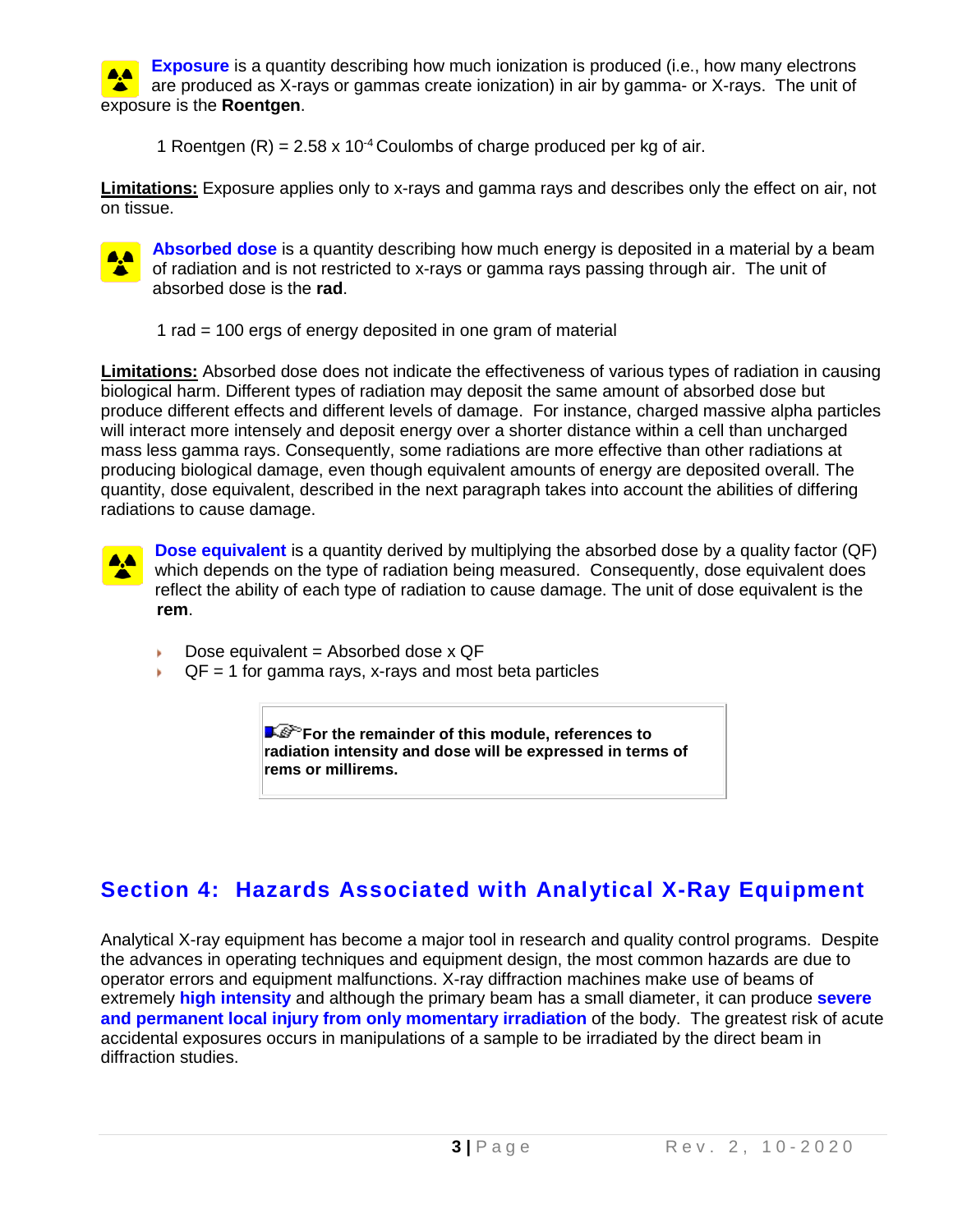The potential exposure to the primary beam is a major concern when evaluating potential radiation exposures. Exposures to the primary beam in a typical analytical X-ray unit may be as great as **100,000 R/min.**

**Erythema (reddening of the skin) would be produced after an exposure of only 0.03 seconds, and in 0.1 second, severe and permanent injury could occur.** The fingers, of course, are the parts of the body most likely to receive these high exposures.

Generally, occupational workers are only exposed to scattered radiation, which is principally from radiation interactions in the sample or surrounding equipment. These values are very general and will depend on the type of unit, amount of intervening shielding and location of the worker during operation of the unit.

#### **Research (x-ray diffraction; spectrometers):**

- In Primary Beam: 1000 to 100,000+ R/sec (small cross-sectional area)
- From Scatter: Negligible

In research, analytical X-ray units are used to irradiate samples. There is minimal radiation dose from scatter due to the inherent design of the equipment. With these types of units, it is imperative that safety interlocks operate according to their design. Any steps taken to modify the primary beam could result in unnecessary radiation exposure to the operator. Operators should be fully cognizant of the protective devices incorporated into their machines and the possibilities for failure or malfunction. Operators working with older machines must be especially careful of the possibilities of receiving excessive amounts of radiation.

X-Ray producing equipment can be dangerous to both the operator and persons in the immediate vicinity unless safety precautions are strictly observed.

Exposure to excessive quantities of X-radiation may be injurious to health. Therefore, users should avoid exposing any parts of their persons, not only to the direct beam, but also to secondary or scattered radiation, which occurs when an X-ray beam strikes or passes through any material.

Human beings have no senses for detecting X-rays. Therefore, X-ray measuring instruments, like low energy X-ray Geiger counters, must be used to detect X-ray emission or leakage radiation.

X-Ray producing equipment is usually installed in a room or cabinet providing an adequate radiation barrier. The user should always be aware that the useful X-ray beam can constitute a distinct hazard if not employed in strict accordance with instructions composed to provide maximum safety for the operator.

The electrical circuits, although enclosed and interlocked for the protection of operators, must be considered a potential source of hazard, requiring strict observance of those portions of instructions pertaining to safety in operation and maintenance. Proper electrical grounding must always be in effect.

Consequently, adequate precautions should be taken to make it impossible for unauthorized or unqualified persons to operate this equipment or to expose themselves or others to its radiation or electrical dangers.

The maximum operating voltages and currents, or ranges of voltages or currents, are set at or established by the factory and should not be altered except as provided for in the manufacturer's instructions. If established limitations are exceeded, the effectiveness of the incorporated shielding may be reduced to a point where the penetrating or emergent radiation may exceed safe values. If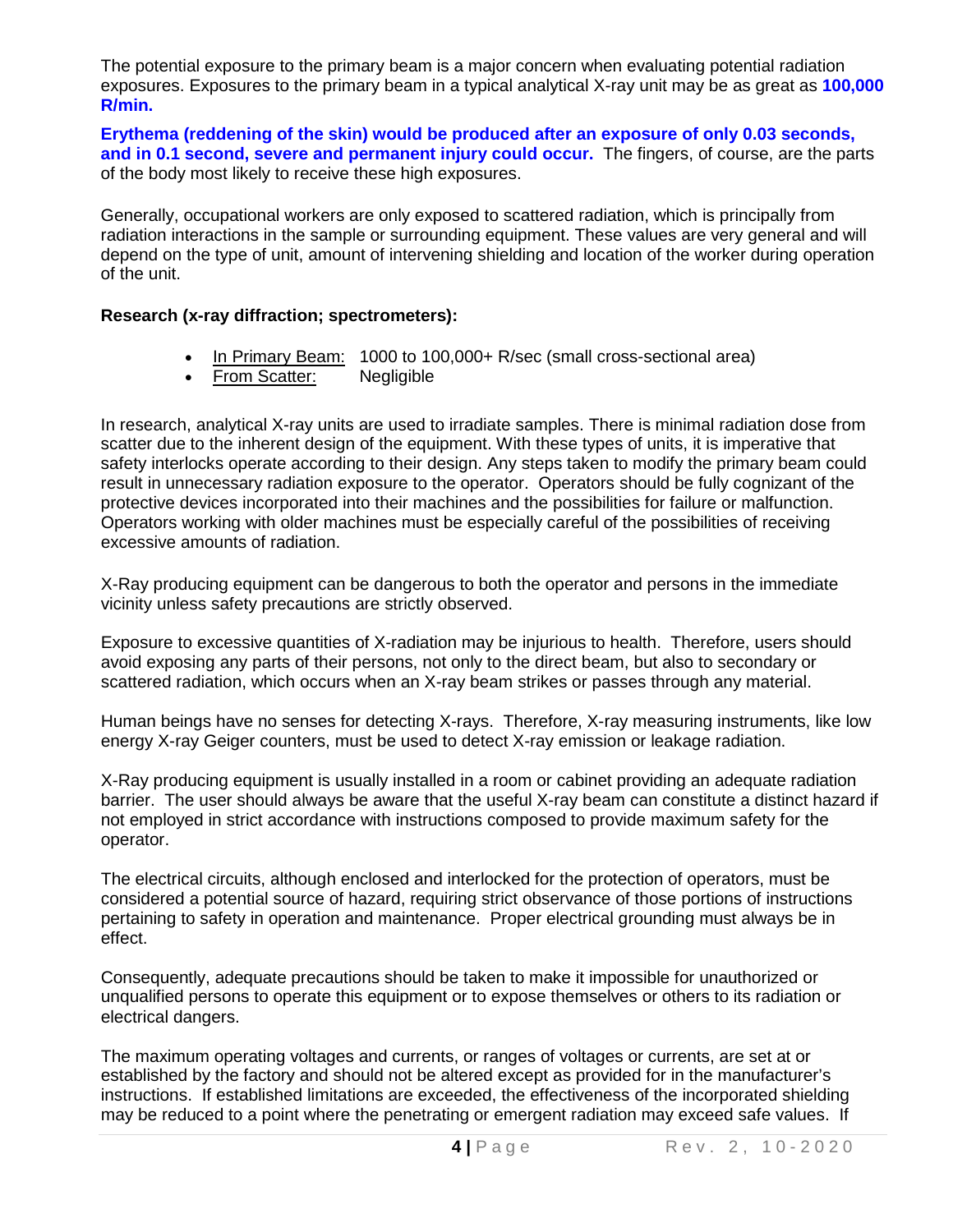radiation shielding shows chemical or mechanical damage, service personnel should be notified immediately to prevent accidental radiation exposure.

The specific hazards of analytical x-ray equipment can include:

- Exposure to an intense, localized primary x-ray beam
- Exposure to diffracted and/or scattered portions of the primary x-ray beam (includes x-ray leakage)



## **Interlocks**

Interlock switches should be built into all access doors of rooms or cabinets. These switches should under no circumstances be tampered with and should be maintained in proper operating condition. In no case should they be defeated or wired out, since failure of automatic high voltage protection will then result.

## **Maintenance**

All parts of the equipment, particularly interlock switches, should be carefully maintained for proper operation. Doors should close sufficiently to prevent access before interlock switches close. Tube operating voltage and current should be checked whenever the equipment is operated by service personnel.

## **Servicing Precaution**

Before changing tubes or making any internal adjustments, the equipment shall be disconnected from the power supply to insure that no X-ray emission can occur. Care should be taken to assure that all high voltage condenser charges are removed using insulated grounding lead, before personal contact is established.

## **Supervision**

X-ray Producing equipment should be used only under the guidance and supervision of a responsible qualified person. The instruction manual supplied with each unit clearly specifies the system's intended operation. All equipment operators must be given adequate radiation safety instructions as specified by the Virginia state regulations.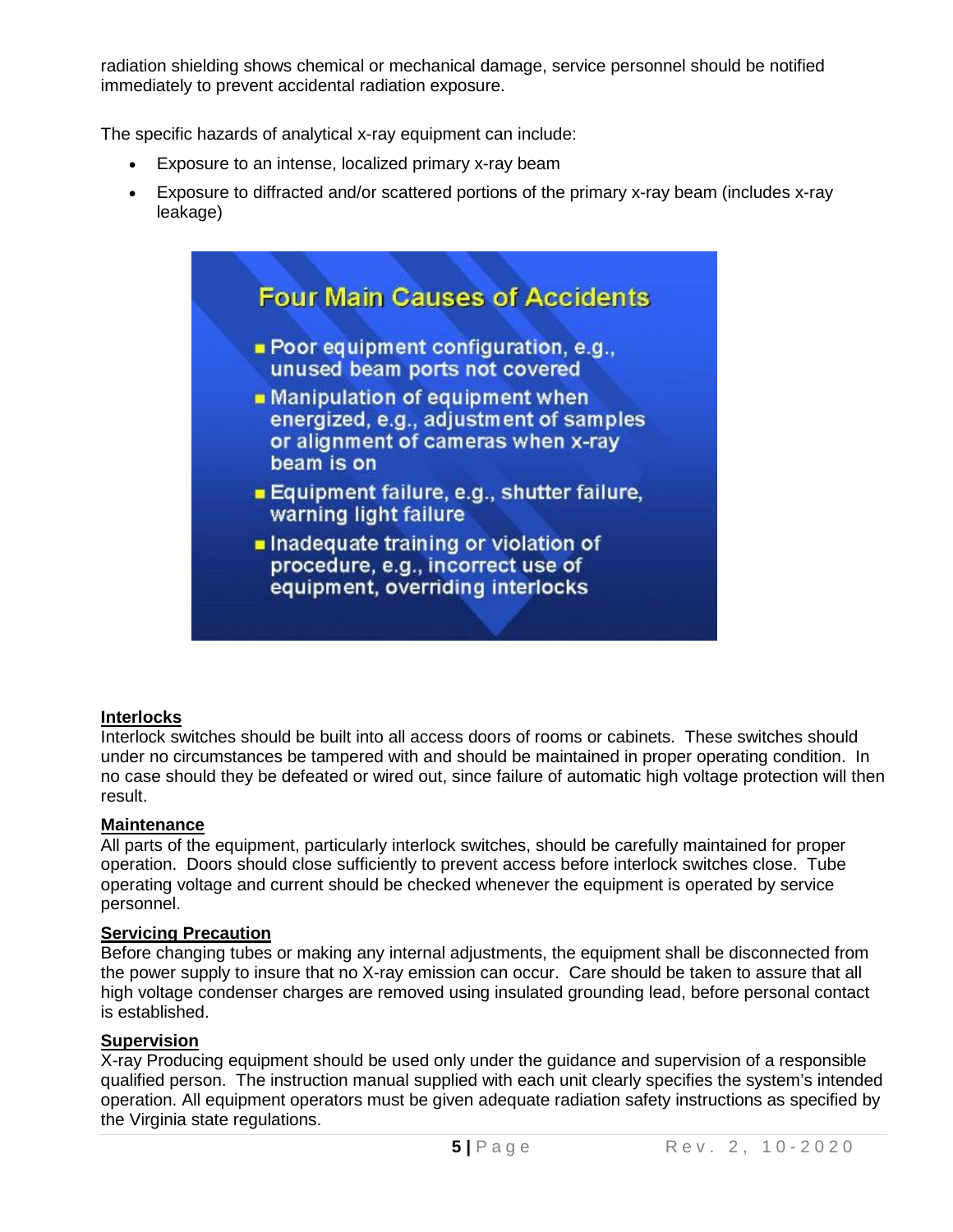# **Preventing Accidents**

- Know location and/or presence of primary and diffracted beams AT ALL **TIMES**
- Provide and inspect shielding
- Do not perform maintenance without confirming that tube is not energized
- **Perform check of safety devices at** least once a month
- **Survey unit whenever moved or** reconfigured
- Cap off any unused ports
- Don't put your body parts in the beam!

# **Section 5: Biological (Health) Effects of X-Ray Exposure**

X-rays produced by X-ray diffraction equipment are normally too low in energy to be deeply penetrating. With X-ray diffraction equipment, **skin effects** are the effect of concern. There is no concern for genetic effects or prenatal radiation exposure for x-ray diffraction users.

Analytical X-ray equipment makes use of very narrow collimated X-ray beams of high intensity. Exposure of the skin to the primary X-ray beam may result in doses within fractions of a second that will result in severe radiation burns. These burns heal poorly, and on rare occasions have required amputation of fingers.

| <b>Possible Radiation Intensity Near Analytical X-Ray Equipment</b> |                                  |
|---------------------------------------------------------------------|----------------------------------|
| Location                                                            | Dose Rate                        |
| Primary beam at tube port                                           | several thousand rems per second |
| Primary beam at end of 10 cm collimator                             | several hundred rems per minute  |
| Scattered radiation near sample                                     | hundreds of mrems per hour       |

#### **Mechanisms of Damage**

Injury to living tissue results from the transfer of energy to atoms and molecules in the cellular structure. Ionizing radiation causes atoms and molecules to become ionized or excited. These excitations and ionizations can:

> Produce free radicals. Break chemical bonds. Produce new chemical bonds and cross-linkage between macromolecules. Damage molecules that regulate vital cell processes (e.g. DNA, RNA, proteins).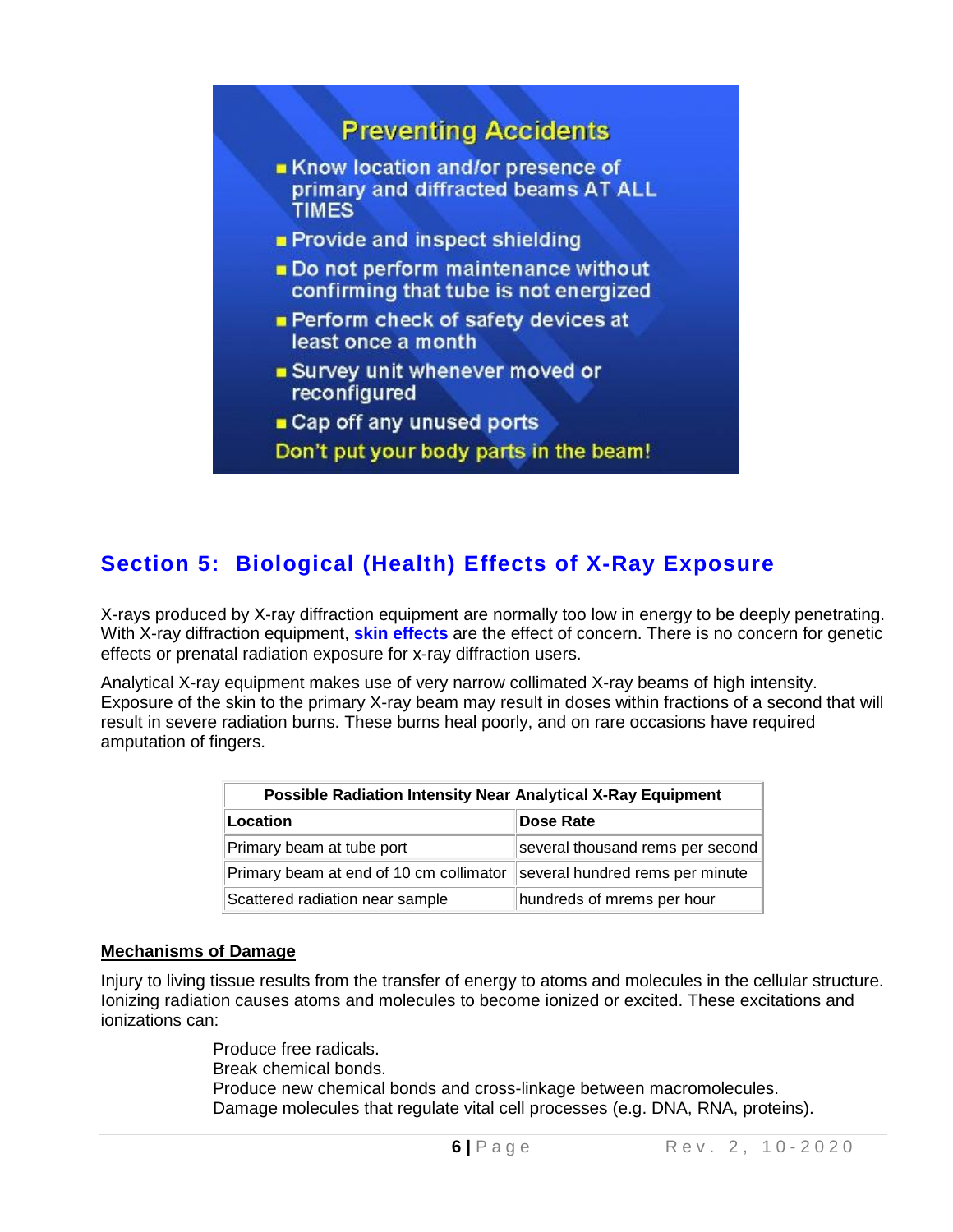The cell can repair certain levels of cell damage. At low doses, such as that received every day from background radiation, cellular damage is rapidly repaired.

At higher levels, cell death results. At extremely high doses, cells cannot be replaced quickly enough, and tissues fail to function.

#### **Radiation Effects**

Radiation effects can be categorized by when they appear.

Prompt, acute effects include effects such as skin reddening, hair loss and radiation burns, which develop soon after large doses of radiation (hundreds to thousands of rems) delivered over short periods of time (seconds to minutes).

Delayed effects include effects such as cataract formation and cancer induction that may occur months or years after a radiation exposure.

#### **Prompt Effects**

The following information is adapted from the Acute Radiation Syndrome Fact Sheet for Physicians, published by the Center for Disease Control:

When the skin receives a high dose of radiation, the primary damage occurs to hair follicles, basal (dividing) cells of the outer skin layer, and small blood vessels.

When the basal cell layer of the skin is damaged by radiation, inflammation, erythema (skin reddening), and dry or moist desquamation (shedding of the outer layers of the skin) can occur. Also, hair follicles may be damaged causing epilation (loss of hair). Within a few hours after irradiation a transient and inconsistent erythema (associated with itching) can occur. Then, there may be a latent phase that lasts from a few days up to several weeks, when intense reddening, blistering and ulceration of the irradiated site is visible. In most cases healing occurs by regenerative means; however, very large skin doses can cause permanent hair loss, damaged sebaceous and sweat glands, atrophy, fibrosis, decreased or increased skin pigmentation, and ulceration or necrosis of the exposed tissue.

At doses in excess of two thousand rems, destruction of the skin occurs due to direct skin cell death, loss of basal cells, or reduced blood flow due to destruction of small blood vessels. Pain is associated with loss of the integrity of the skin because nerves can become exposed to the air, die due to loss of blood flow, or be affected by infection of the damaged skin.

Although irradiation of fingers or hands with x-rays at energies of about 5 - 30 keV does not seem to result in significant damage to blood-forming tissue, at high exposures some general somatic effects to the skin can occur. Very high exposures may necessitate skin grafting or amputation of the affected extremity.

The medical response to these acute effects involves administering drugs to prevent infection, to control pain and to improve blood flow, but in the case of tissue necrosis, it is generally necessary to resort to skin grafting or amputation of the necrotic portion.

The photos below show damage to the hands from high-dose x-ray exposure

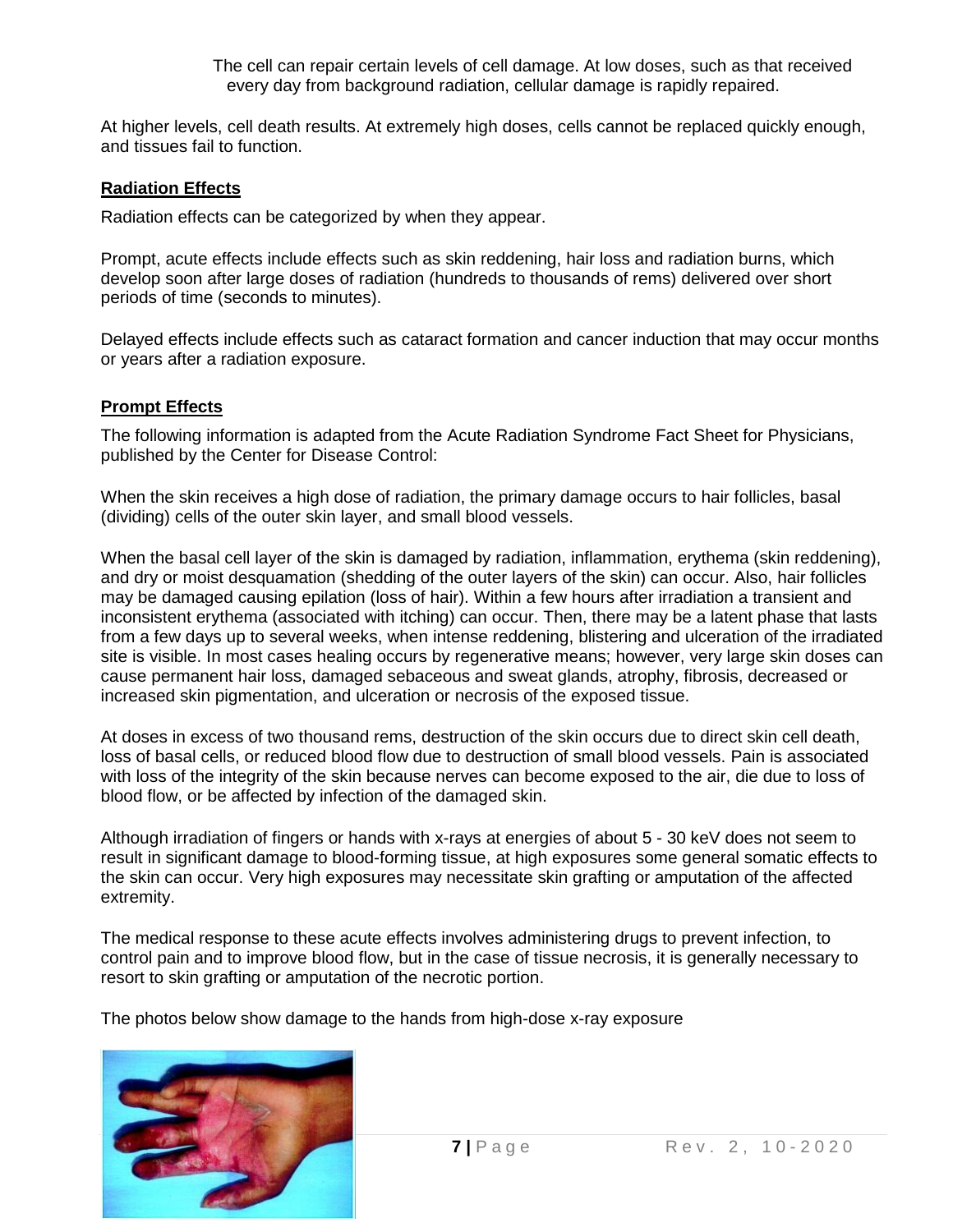



The following table summarizes the effects and the threshold dose required to produce these acute effects:

| Effect                              | <b>Threshold Dose</b> |
|-------------------------------------|-----------------------|
| Erythema (skin reddening) 24-48 hrs | 300 - 500 rem         |
| Temporary hair loss<br>24-48 hrs    | 300 - 500 rem         |
| Permanent hair loss                 | 700 rem               |
| Transepidermal injury (skin burns)  | 1000 rem              |
| Dermal radionecrosis (tissue death) | 2000 - 3000 rem       |

#### **Additional notes concerning prompt effect**

These acute effects will develop within hours, days or weeks, depending on the size of the dose. The larger the dose, the sooner a given effect will occur. For example, at doses of 300 rems, it may take 1-3 weeks for erythema to develop, but, at doses of thousands of rems, erythema may develop within hours to days.

# Example of Radiation Damage

Erythema Of Right Hand 4th Day , 17th Day, 3 ½ Months , Five Months , Seven Months After Accident

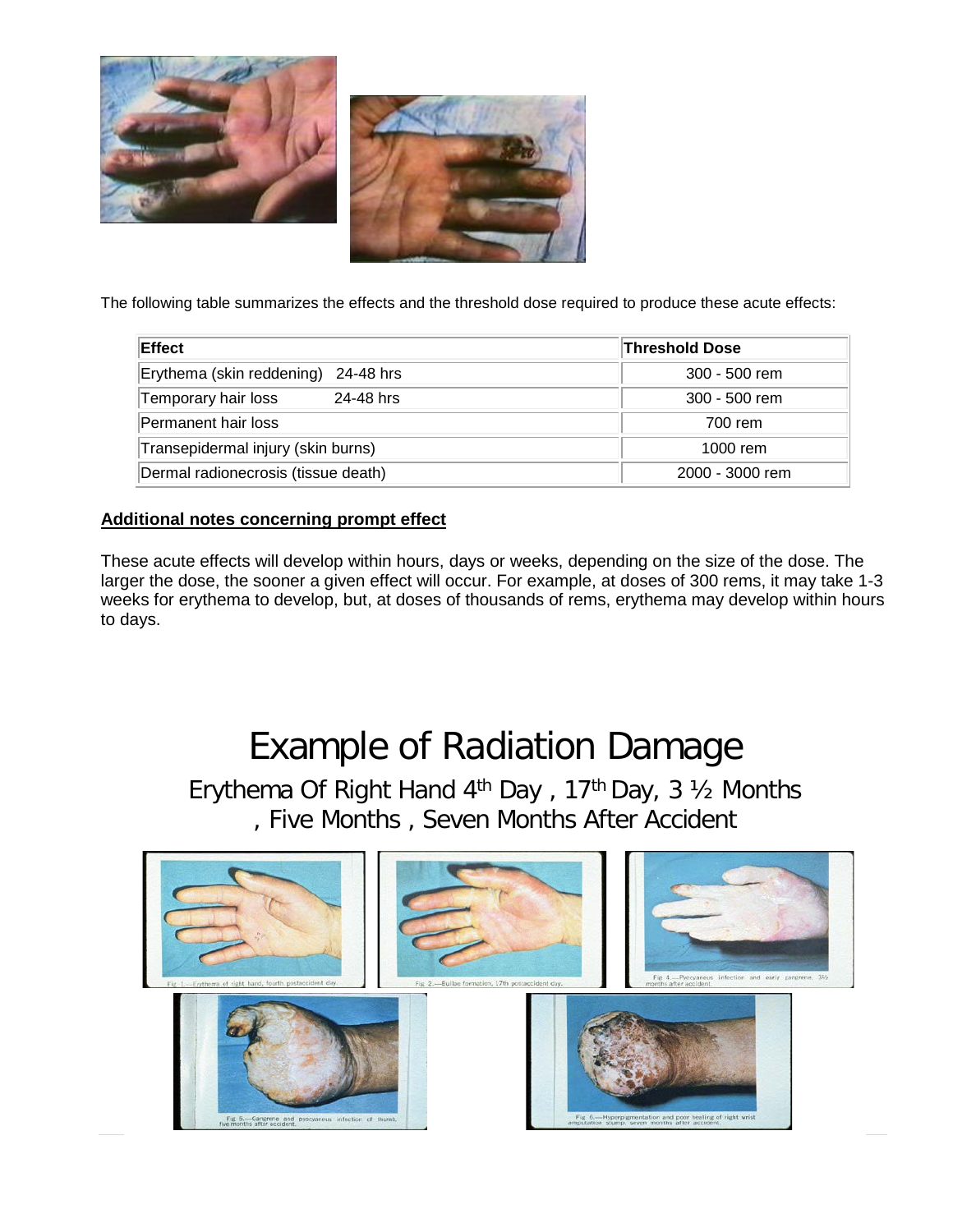

Be aware that the skin does not have receptors that sense radiation exposure. No matter how large a radiation dose a person receives, there is no sensation at the time the dose is delivered. It has been reported that some people who have received large doses have felt a tingling in the skin. However, it is believed that the tingling is due to static charge at the skin surface rather than the direct sensation of radiation exposure.

These acute effects are limited to the site of exposure. For example, if a portion of the hand is exposed to a very large dose, skin reddening or burns is limited to the section of the hand that received the high dose.

#### **Delayed Effects of Radiation Exposure**

#### **Cataracts**

Cataracts, or clouding of the lens of the eye, are induced when a dose exceeding approximately 500 rems is delivered to the lens of the eye. Radiation-induced cataracts may take many months to years to appear.

It is extremely unlikely to receive a substantial dose to the lens of the eye when working with some types of cabinet type XRDs. It would be very difficult to place one's head in a position near enough to the primary beam to receive a dose sufficient to induce cataracts.

#### **Cancer**

Studies of people exposed to high doses of radiation (on the order of hundreds to thousands of rem) have shown that there is a risk of cancer induction associated with high doses. These studies demonstrate that cancer risk is linearly proportional to the dose in the high dose region.

The specific type of cancer associated with low-energy x-ray exposure is skin cancer.

Radiation-induced cancers may take 10 - 15 years or more to appear.

There **may** be a risk of cancer at low doses as well. The following material discusses the risk of cancer at lower doses

# **Section 6: Radiation Protection**

There are three general principles of radiation protection: *time, distance, and shielding*.

#### Time

*Decreasing the amount of time* spent in the vicinity of the source of radiation will *decrease* the amount of radiation exposure. Radiation doses are approximately directly proportional to the time spent in a radiation field. Although reducing time in the radiation field to reduce exposure is a very simple concept, it is a very effective concept as well.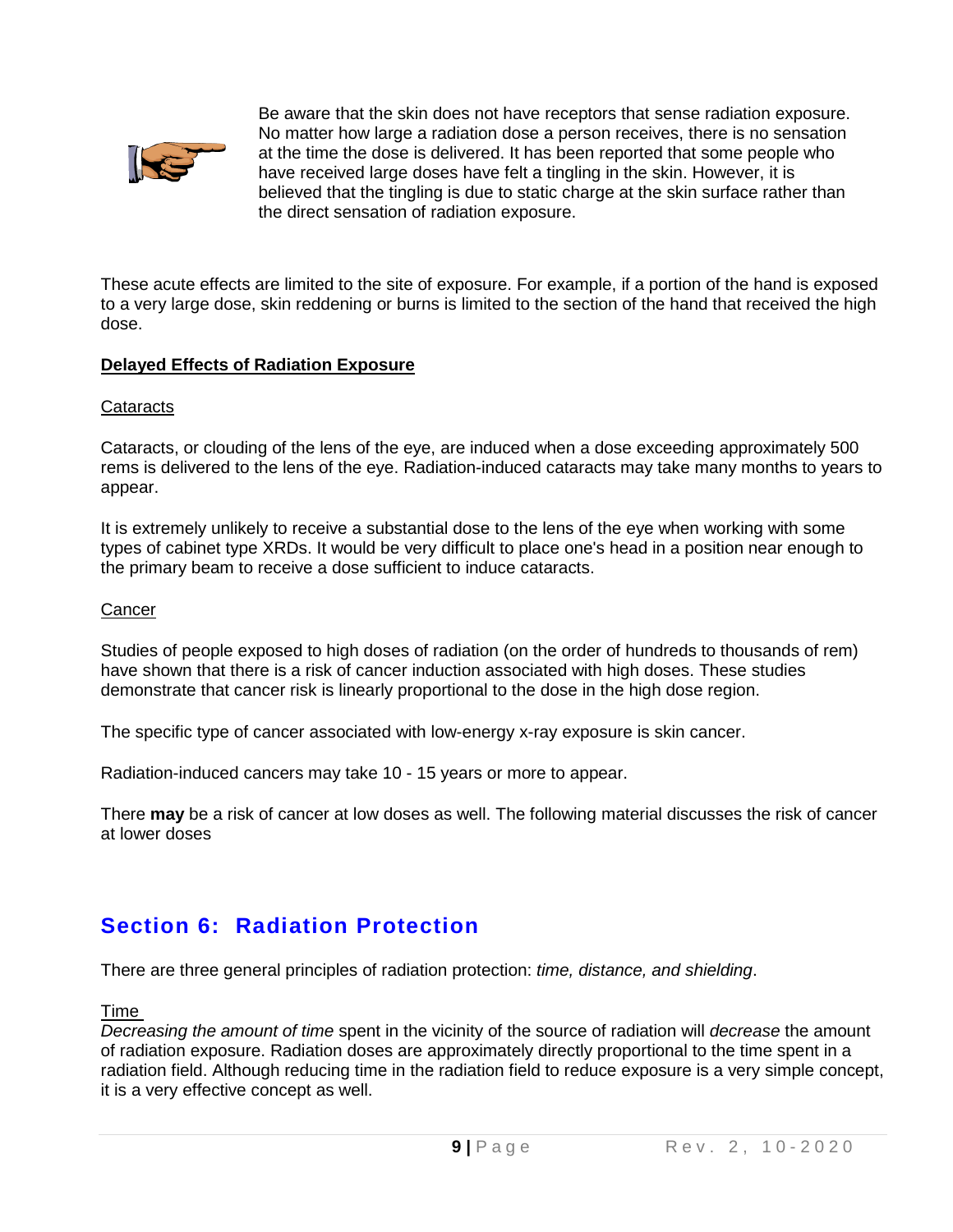#### **Distance**

*Increasing the distance* from a source of radiation will *decrease* the amount of radiation exposure. Radiation doses will decrease approximately as the inverse square of the distance from the radiation source.

#### Shielding

*Increasing the amount of shielding* around a source of radiation will *decrease* the amount of radiation exposure. Shielding for analytical x-ray units can range from the use of leaded glass to enclosures constructed of tin-impregnated polycarbonate.

#### Precautions and Guidelines for Use of Analytical X-Ray Equipment

The operator of the X-ray diffraction or spectrographic equipment shall be responsible for all operations associated with that equipment, including radiation safety.

- Maintain an Operators List which indicates that individuals listed understand the safety procedures and techniques factors for the equipment that they are assigned to operate
- Keep radiation exposure to you and others as low as is reasonably achievable (ALARA).
- Personnel shall not expose any parts of their bodies to the primary radiation beam
- Be familiar with safety procedures as they apply to each machine you operate
- Wear personnel monitoring devices, if applicable
- Have Emergency Instructions posted nearby
- In the event of a known or possible exposure to the beam, notify Radiation Safety immediately
- Equipment failures that have been reported as resulting in radiation injury have involved defective shutters over the tube head ports. Even when shutters are provided, they must be inspected and monitored regularly.

Shutter interlocks should be used to cut off the beam when samples are changed.

- No repair, cleaning work on shutters and shielding material or other non-routine work that could result in exposing anyone to the primary beam should be allowed unless it has been positively ascertained that the tube is completely de-energized.
- Well-planned formal training and sessions should be conducted to ensure all users fully training in use of equipments
- Equipment should be secured so it cannot be used or approached by unauthorized personnel
- The analytical x-ray equipment should be placed in a separate room from other work areas whenever practical.
- Properly installed permanent shields should be used in preference to temporary shielding. When temporary shielding is necessary, it must be securely fastened.
- Set-up procedures will be carried out with the x-ray beam off or with shutters closed as much as possible. If the latter, a survey shall be performed before starting set-up.
- Under normal operating conditions, always turn off the machine high voltage before opening the enclosure (for enclosed beam systems) or before taking any action which could expose the primary beam path (for open beam systems).
- Each day before using the machine, open and close the shutter a few times to check that the shutter is functioning properly.
- Never assume that the unit was left in a safe working condition by the previous user. Check the shielding and interlock status before turning the unit on.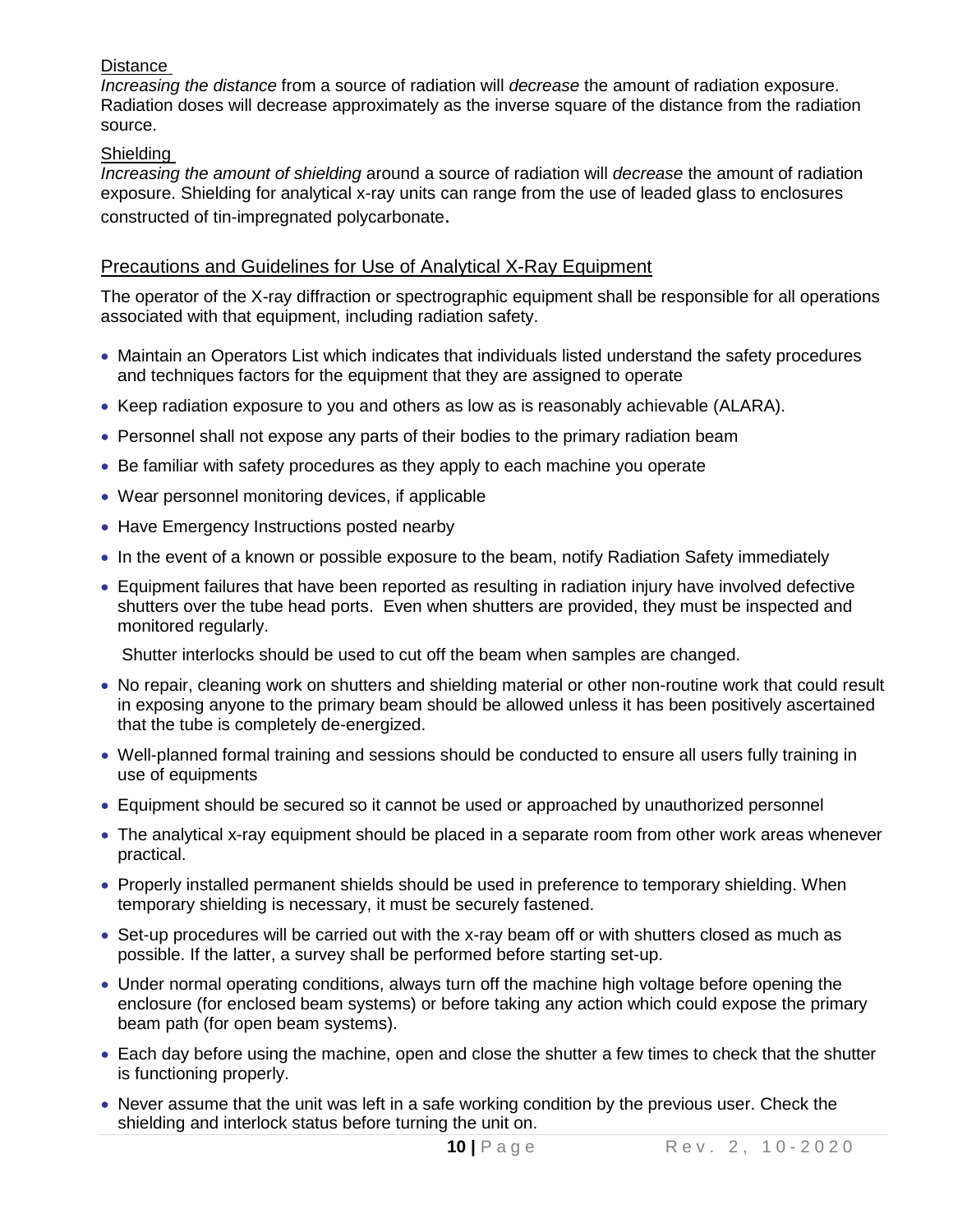- Do not bypass any safety device or interlock without the approval of the person responsible for the machine. When any portion of the safety devices are disabled, post a conspicuous sign stating the date, your name and listing what has been disabled. Return the machine to its unmodified state with all interlocks and safety devices operational as soon as possible.
- Do not work near the open, unshielded beam. However, if it is necessary to work near the unshielded beam (e.g., during system alignment):
	- o Reduce the beam current and high voltage to the lowest possible settings to reduce exposure rates.
	- o Keep hands and body as far as possible from the beam by using appropriate alignment tools.<br>
	o You are in a potentially hazardous situation. Think before each step.
	- You are in a potentially hazardous situation. Think before each step.
- Know what you are doing and where to expect problems. Be aware of the dangers. Do not work in a hurry or allow yourself to become distracted.
- Before energizing the x-ray tube, all ports will be closed or fitted with an approved apparatus.
- Unused ports on radiation source housings shall be secured in the closed position in a manner that will prevent casual opening.
- Shutters should be used that can not remain open unless a collimator is in position.
- An easily visible warning light labeled with the words "X-RAY ON", or words having a similar intent, shall be located near any switch that energizes tan X-ray tube an shall be illuminated only when the tube is energized or in the case of a radioactive source, near any switch that opens a housing shutter and shall be illuminated only when the shutter is open.
- Warning devices shall be labeled so that their purpose is easily identified.
- All safety devices such as interlocks, shutters, warning light, etc. will be tested weekly or upon each use (if use is less frequent) to ensure proper operation.
- Safety interlocks will not be routinely used to deactivate the x-ray beam.
- The unit will be positioned so that the primary x-ray beam is completely attenuated by the beam catcher. If this is not possible for an experimental set-up, or if the accessible scatter dose rate to personnel exceeds 2.0 mR/hr, then either the entire unit will be shielded, or entry to the room must be restricted. The room must be locked and appropriately posted with "CAUTION – RADIATION AREA".
- Each radioactive source housing or port cover or each X-ray tube housing shall be so constructed that, with all shutters closed, the radiation measured at a distance of five centimeters from its surface is not capable of producing a dose in excess of 0.25 millirems For systems utilizing X-ray tubes, this limit shall be met at any specified tube rating.
- Generator cabinet. Each X-ray generator shall be supplied with a protective cabinet that limits leakage radiation measured at a distance of five centimeters form its surface such that is not capable of producing a dose in excess of 0.25 millirem in one hour.
- Open beam configurations shall be provided with a readily discernable indication of X-ray tube "onoff" status located near the radiation source housing, if the primary beam is controlled in this manner; and or Shutter "open-closed" status located near each port on the radiation source housing, if the primary beam is controlled in this manner.

**Note:** Open beam techniques should only be used after all attempts at an enclosed system have proven this to be impracticable.

• Each X-ray tube housing shall be equipped with an interlock that shuts off the tube it is removed from the radiation source housing or if the housing is disassembled.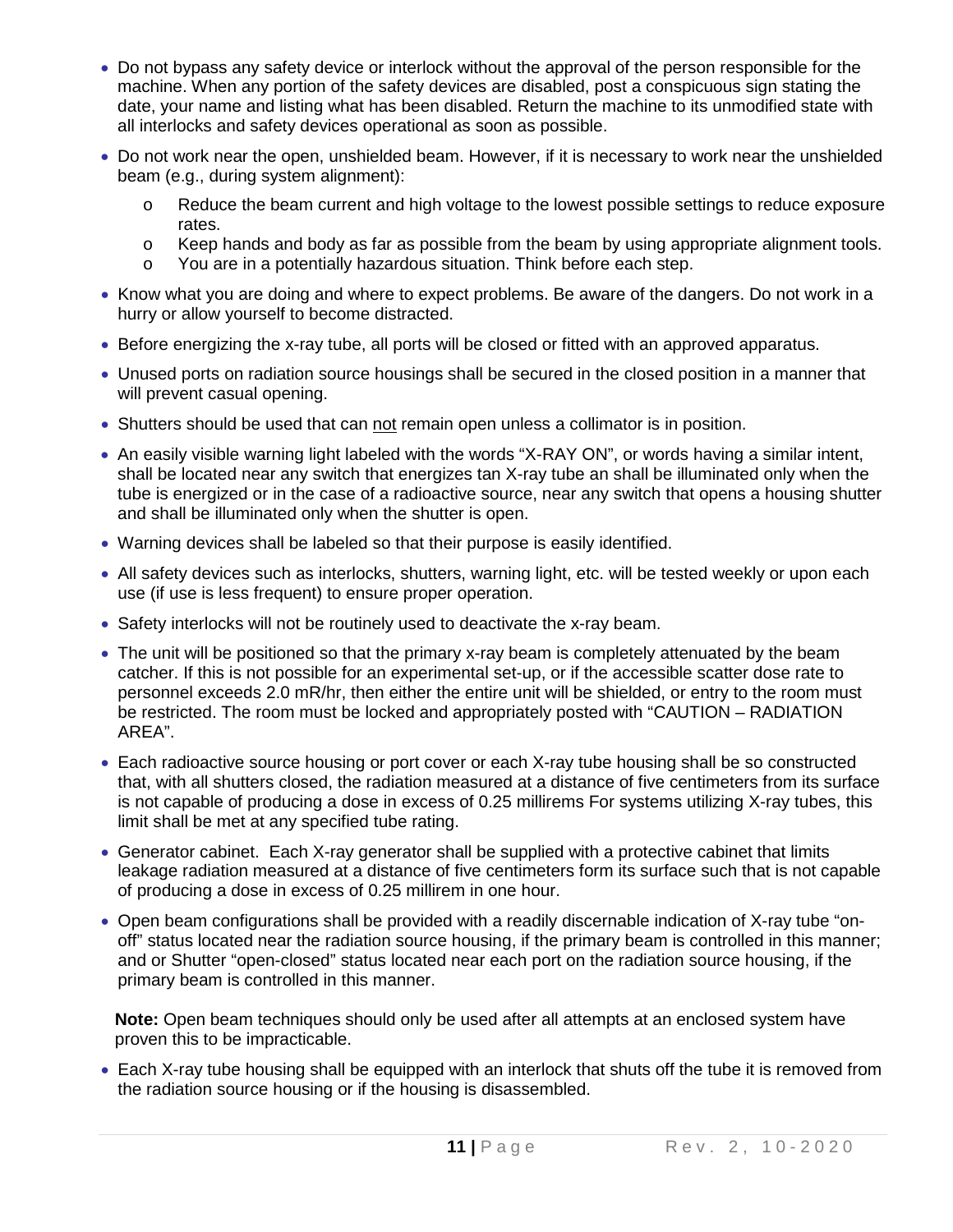- The analytical X-ray equipment user should be in immediate attendance at all times when the equipment is in operation unless otherwise approved by the Radiation Protection Program.
- When not in operation, the equipment will be secured in such a way as to be accessible to or operable by analytical x-ray equipment users only (i.e. keylocks).
- Particular attention should be given to viewing devices to ensure that lenses and other transparent components attenuate the radiation beam to minimal levels when alignment involves working near the open primary beam. The beam current should be reduced when a fluorescent alignment tool is used; dimming the room light will permit a significant reduction in beam current. The fluorescent alignment tool should be long enough to permit the analytical x-ray equipment user's hand to be kept a safe distance from the beam.

# **Section 7: Radiation Surveys**

The Radiation Safety Office make surveys according to the following guidelines:

- 1. Upon the installation of the x-ray equipment and at least once a year thereafter.
- 2. Upon any change in the initial arrangement, number, or type of local components in the system.
- 3. Upon any maintenance requiring the disassembly or removal of a local component in the system.

### **Notifications**

Please notify the Radiation Safety Office if any of the following occur:

- The unit or tube is moved or modified before resuming use;
- New X-ray installations before use;
- X-ray equipment is removed from the University, becomes inoperable for a long period of time, or is placed into long-term storage; and
- Ay real or suspected radiation exposure.

## **You must read and sign that you have read and understood the above training and Applicable State Regulations attached.**